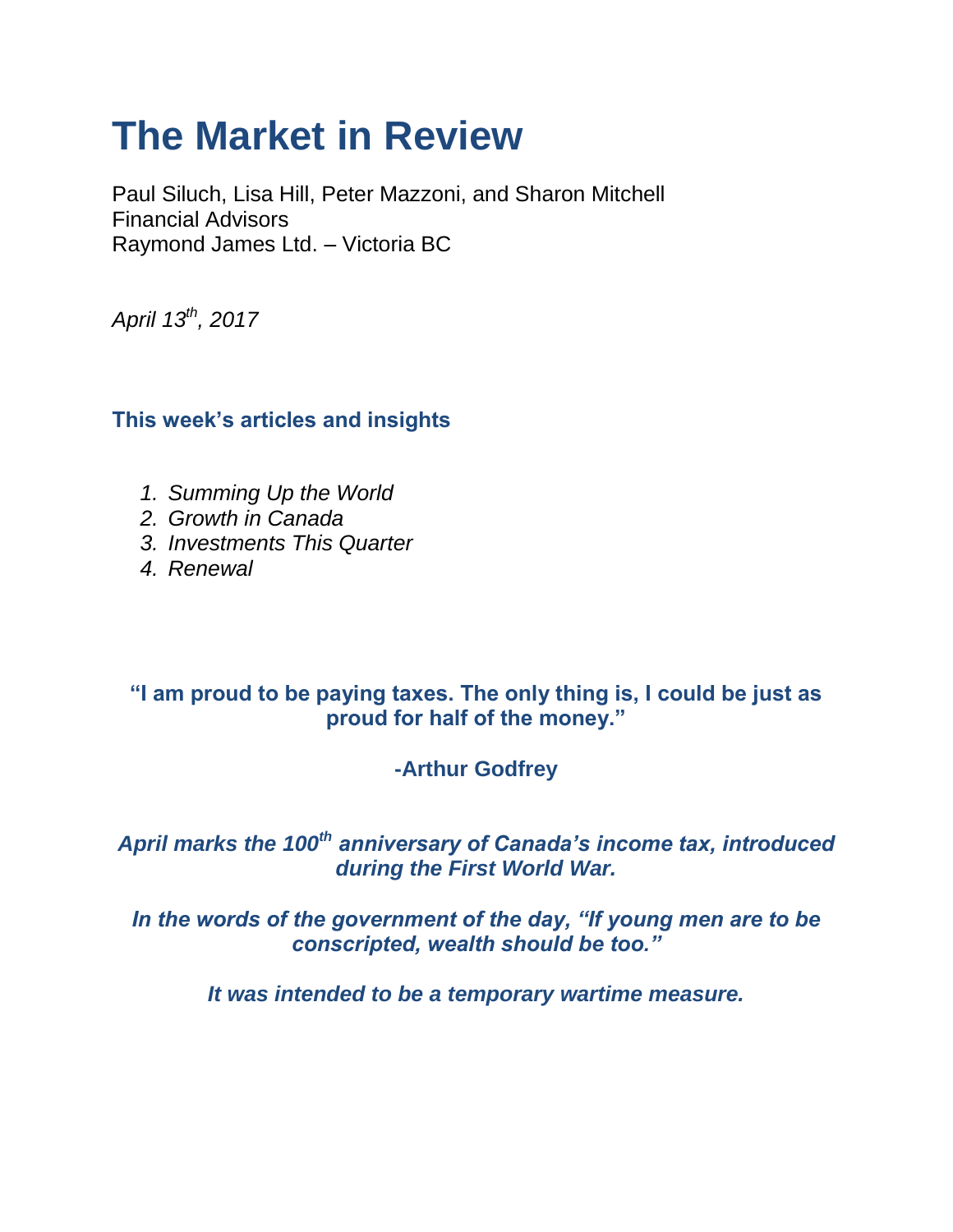#### **Your Index Report**

|                     | Current | Last<br>Week | Year-to-Date                |
|---------------------|---------|--------------|-----------------------------|
| Dow Jones Ind. Avg. | 20,453  | $-0.98\%$    | $+3.49%$                    |
| <b>S&amp;P 500</b>  |         | 2.329 -1.13% | $+4.03\%$ (+3.14% in \$CDN) |
| <b>TSX</b>          | 15,535  | $-0.84\%$    | $+1.62%$                    |

# **Summing Up the World**

We are at an interesting point in the world of financial affairs. We are reminded daily of how precarious things are, and yet somehow, the world hasn't ended. In many cases, conditions have actually gotten better.

Let's review:

*Political uncertainty* remains high. Europe has a number of elections in 2017 and the fear is that a Brexit-style rebellion will occur somewhere else on the continent. The Netherlands dodged the bullet in March when the existing leaders returned to power and the far-right challengers were sent packing. France is next. The centre-right party appears to be holding the far-right Marine Le Pen at bay.

In America, the current Republican president is following in the footsteps of every past Republican president since 1980 by bombing a country (Grenada under Reagan, Iraq under Bush Senior, then Afghanistan and Iraq under Bush Junior). The recent US missile attack in Syria has upset the delicate balance of power between Russia and US forged since the November election. Trump, to no one's surprise, is proving to be as unpredictable as a ruler as he was as a candidate. In this case, it may actually be an advantage because no one knows what to expect. It is hard to see this bringing the war to an early conclusion, however.

The biggest flash point right now is North Korea. Recent evidence points to Kim Jung-Un being closer to possessing a hydrogen bomb than first thought. And because he knows what happens to rogue states without nuclear weapons (Iraq, Libya), an escalation could get out of control quickly if he is pushed. We have to remember, though, that North Korea's bluff and bluster have led to nothing for over 70 years.

We'll count Political Uncertainty as a negative right now.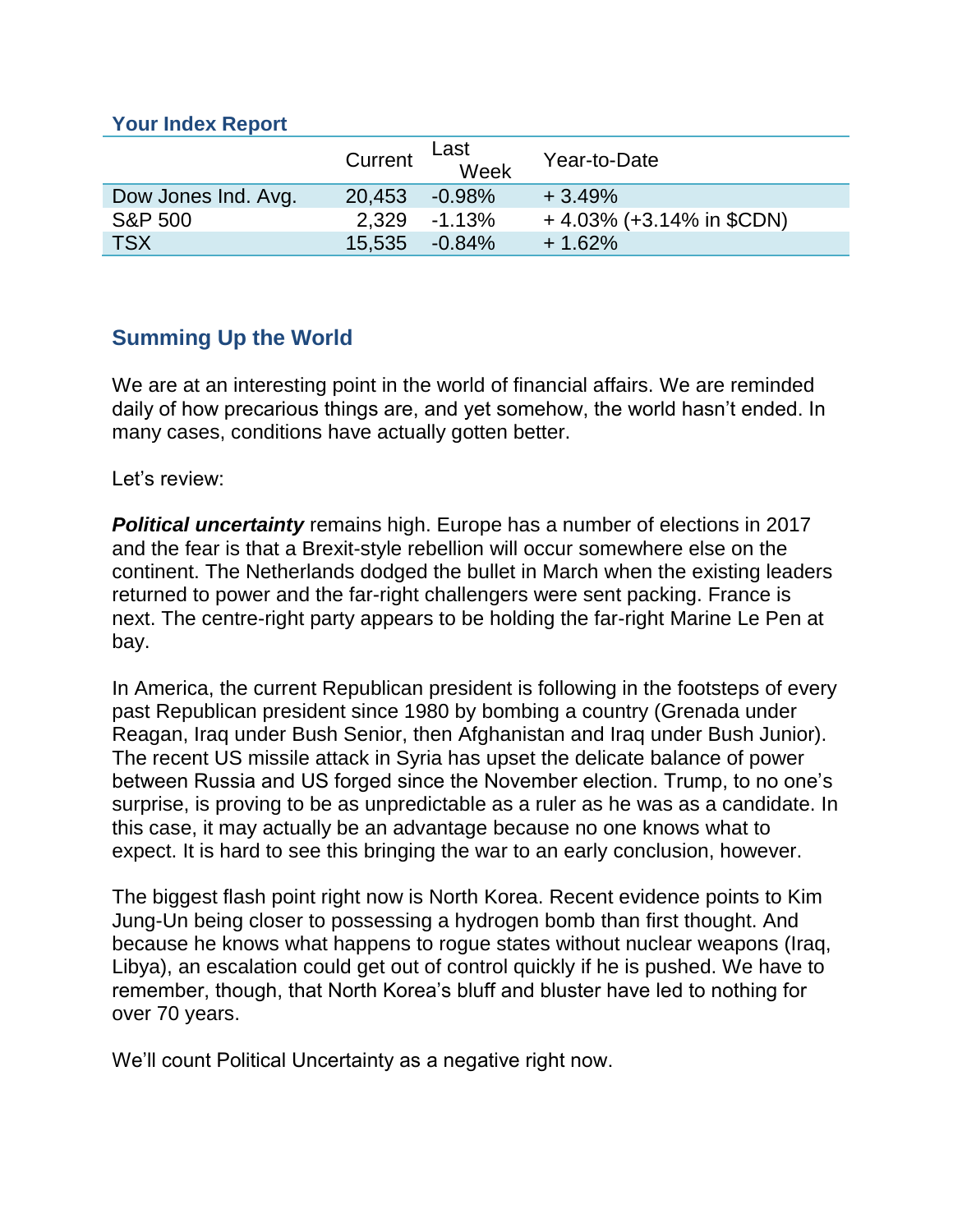On the *Economic Conditions* front, growth is strengthening in Europe, the US, and Canada. The risk, therefore, of all of us tipping over into recession is remote. Very few signs are present that would indicate a global slowdown. Some indicators point to a pause of sorts in the United States, which would not be a surprise after the torrid pace of the last six months. This could slow the rate of interest rate increases, which is positive for stocks.

We'll count Economic Conditions as positive.

Finally, *Valuations*. US stocks are among the most expensive in the world, but have the growth to back up most of their elevated ratios. The banks will benefit from the surge in new companies listing their shares, as well as the jump in mergers and takeovers. Employment numbers have been strong, particularly up here in Canada. While stocks in North America are likely fairly valued, those in Europe and the Emerging Markets are well below those over here. We are starting to see money flows shift from here to there as investors move to greener pastures.

There are early signs of speculation, such as the nosebleed valuation of Tesla (**NASDAQ TSLA**), which is now worth more than both Ford (**NYSE F**) and GM (**NYSE GM**), even though Tesla produces barely 100,000 cars per year compared to Ford's 7 million vehicles. Chalk this up as something to watch. It is not so much that stocks are at the high end of their valuation range, but that stocks fall harder if they are expensive when a recession hits.

Valuations, then, are fair-to-high in North America, and fair-to-low in Europe and the Emerging Markets.

#### Overall?

The period from November through April is generally friendly to stocks. We have enjoyed a sharp rally in the last six months, which validates this seasonal lift. The period from May through October is typically less friendly to stocks, and we are approaching that period now. We are due for a mild decline in stock prices. Canadian and US stock indexes have been churning in place for the past two months, with prices today at the same levels as mid-February.

Since we remain far from recessionary conditions, however, stocks should still have further to run. We expect earnings in Q2 (just ahead) to be strong.

We expect to be buyers if such a decline ever arrives.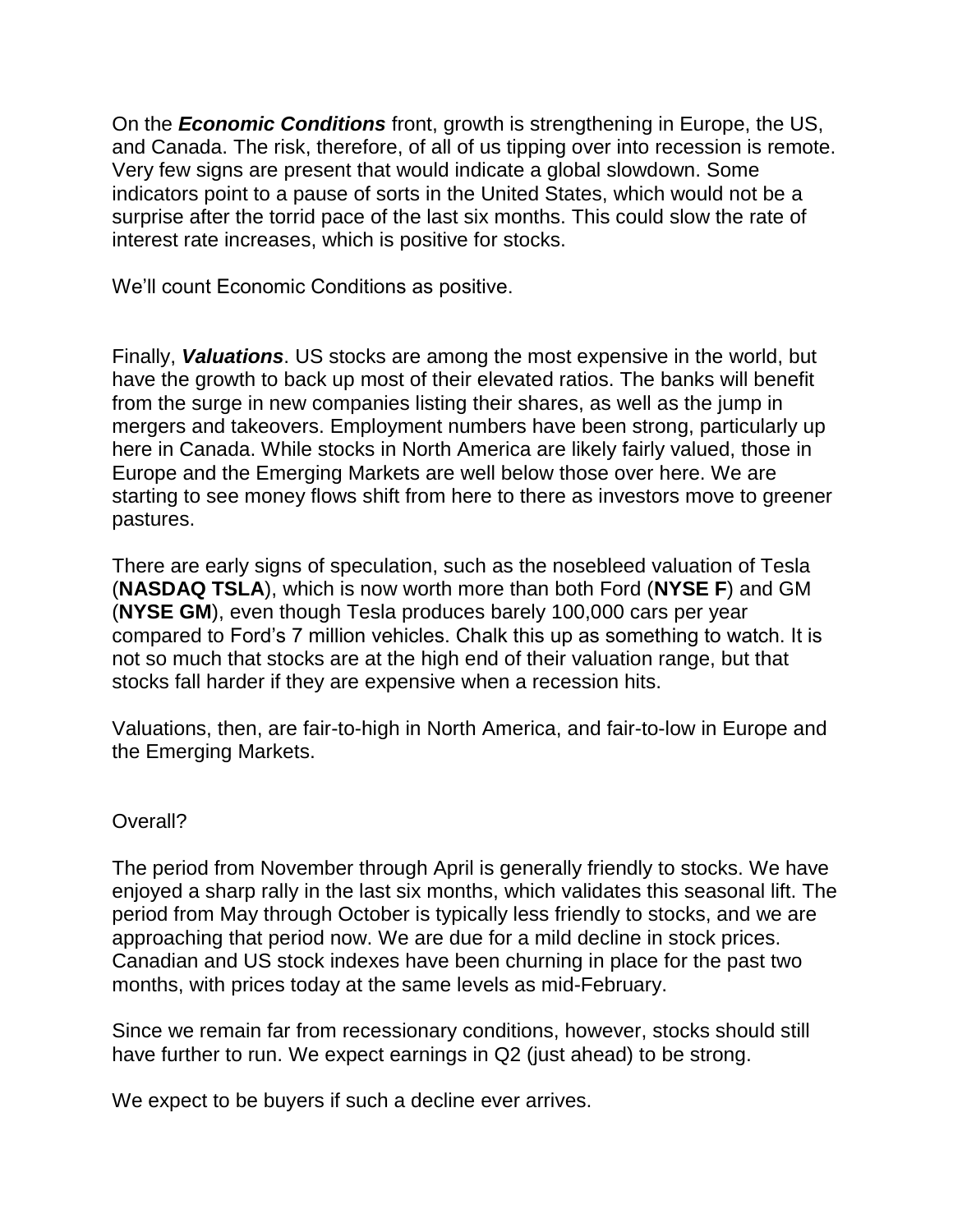## **Growth in Canada**

Canada has enjoyed several quarters of economic growth that has been above expectations. In March, even Nova Scotia added 4,600 jobs. Compared to the dismal state of affairs in March of 2016, when oil was just recovering from its US \$27 low, things are looking up.

So why hasn't Canada begun raising interest rates? Our benchmark interest rate has been stuck at 0.5% since 2010 even as the US has raised their rate three times.

"It's largely demographics," says Brian DePratto of the TD Bank (source: Advisor.ca). The Bank of Canada has noticed we are getting older as a population, which will mean fewer and fewer young workers, lower employment and hours worked, and slipping productivity. While the Bank of Canada expects a strong 2.6% growth rate this year, it sees 1.9% in 2018 and 1.8% in 2019.

We suspect a lower Canadian dollar is the unspoken goal of Canadian monetary policy. We are an exporting nation and a weak loonie helps our prices. The Bank hinted at its first rate increase by 2018, which says they are in no hurry.

### **Investments This Quarter**

While we have generally invested RRSP and TFSA contributions, at the portfolio level we are largely waiting for lower prices to get more excited about new equity positions. Our portfolios, and those of many of our outside managers, may hold higher amounts of cash to reflect this.

At the individual stock level, we have been busy scouring the new ideas. In particular:

Oil

- The energy sector was probably the weakest sector in the first quarter of 2017. The "global glut" of oil is gradually being worked off, though, so we are actively looking for producers or pipelines that fit our dividend + value preference. Stay tuned. We are getting closer. Some utilities also fit this list.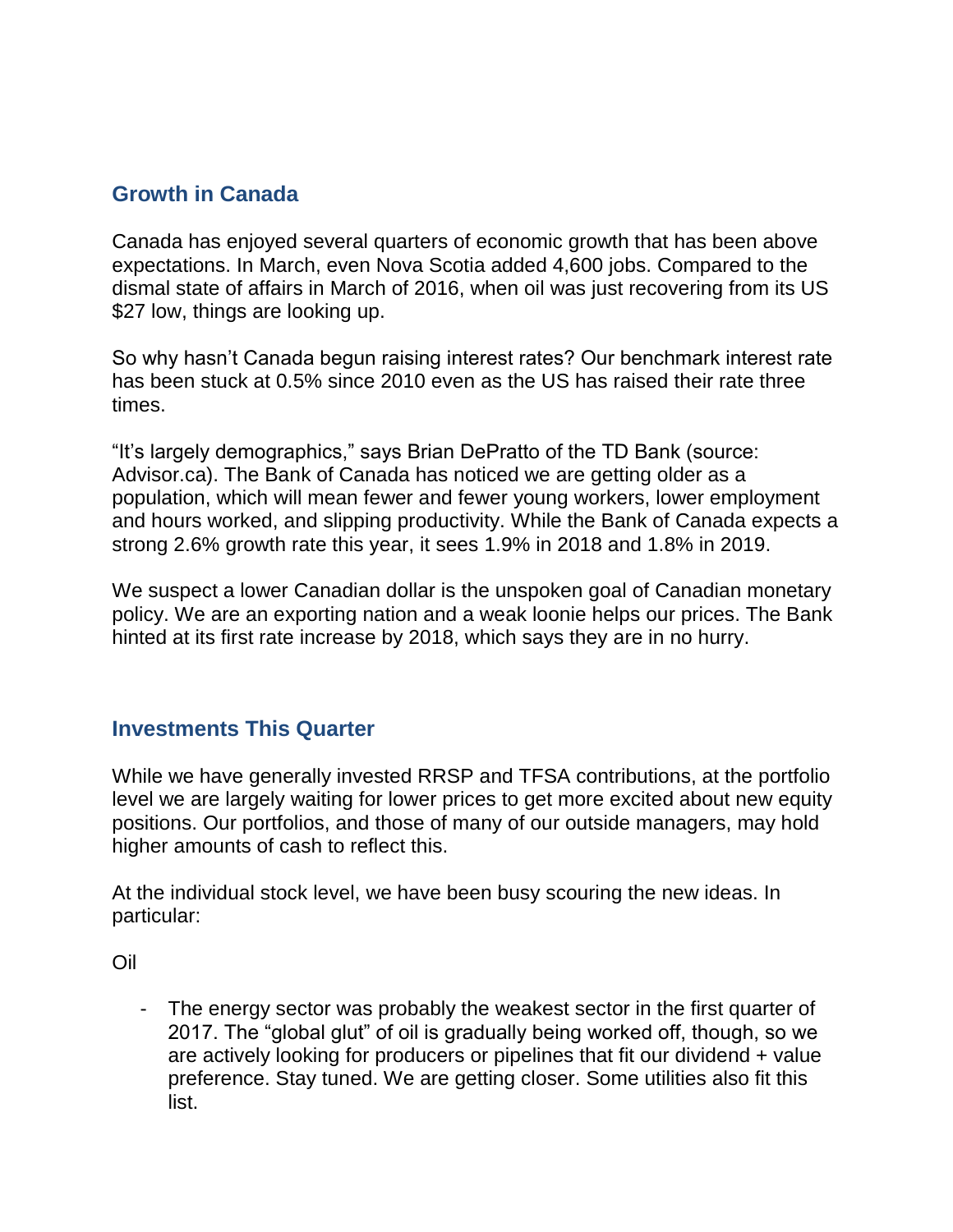#### **Drugs**

- As mentioned above, even Canada's Central Bank has noticed we are all getting older. The traditional "big pharma" stocks are not the only ones bringing new cures and treatments to market. Some of the younger biotech companies are now as big as their older peers. We are doing a deeper dive into one biotech company that has fallen on hard times, but presents good value. It even pays a 3% dividend.

#### Emerging Markets

- Imagine investing in something that has lost you money over the past ten years. That's the emerging markets, as a whole. The price of the leading exchange-traded unit for emerging markets sits at the same price it did in July 2007.
- What's different? Many of the leaders then, like Brazil and Russia, are now very cheap due to the collapse in commodity prices and poor governance. Others, like South Korea, have seen political leaders go to jail, not to mention North Korea at its border. There are also new growers that are ascending the ranks of world growth, such as India and Indonesia. India will be the world's most populous country within a decade, and Indonesia is projected to become the  $4<sup>th</sup>$  largest economy by 2050, just behind the USA (source: PWC Global).
- In particular, Lincoln is evaluating an investment fund in India.

*Referrals are the nicest way to grow any business. If you have friends or colleagues who could be helped by our commitment to prudent investing and world-class, personal service, we'd be delighted to hear from you and to gently follow up with them.* 

*Just call us at (250) 405-2417 and we'll take it from there. Thanks!* 

**Renewal**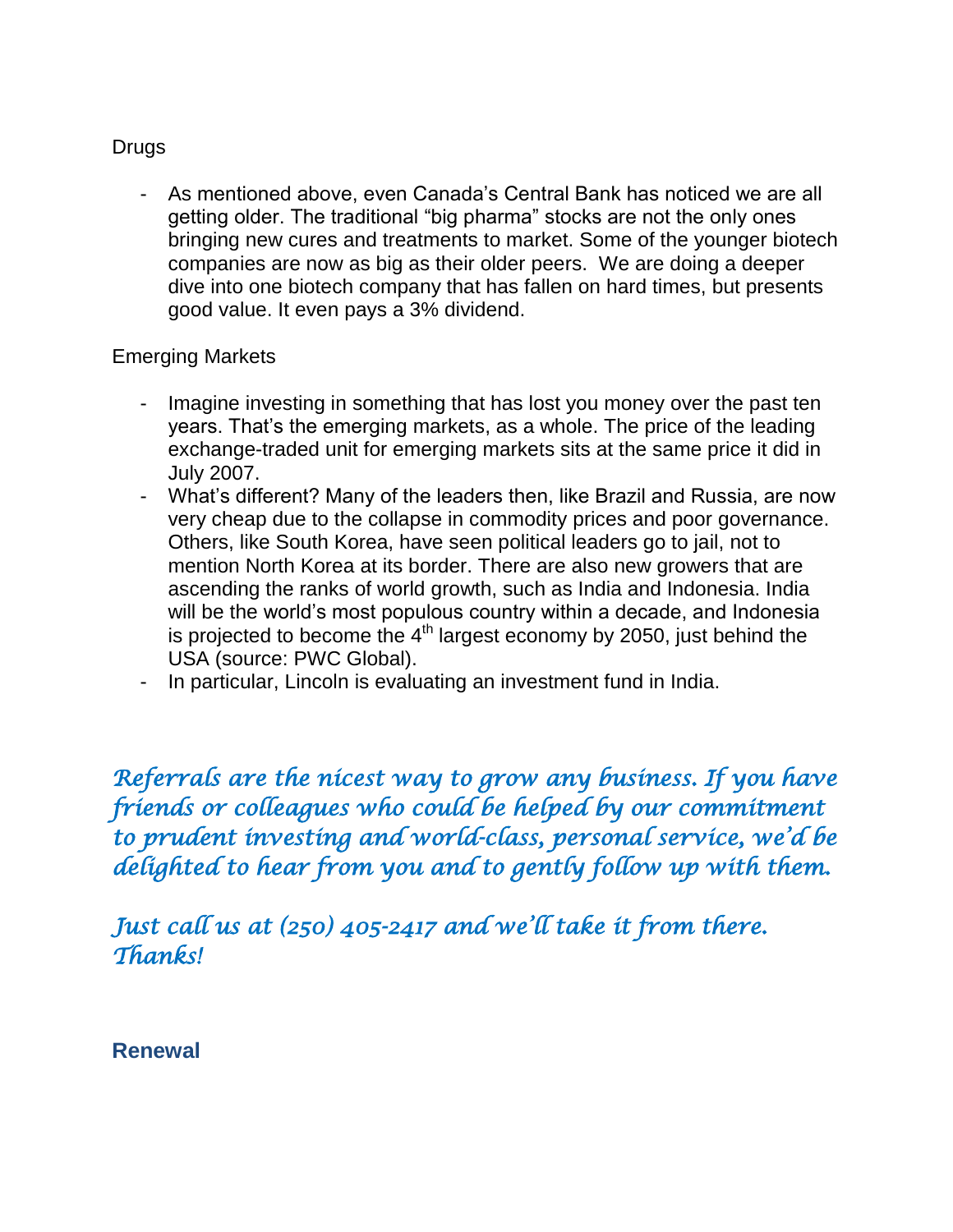This Sunday marks Easter, the most joyful day of the Christian calendar. We approach Easter after the long forty days of Lent with its prayer and fasting. We then warm up with Maundy Thursday – the commemoration of the Last Supper. Good Friday commemorates the event of Christ's crucifixion, and finally Easter Sunday celebrates the resurrection and the forgiveness of His transgressors.

Like Christmas, Easter has pagan roots. Christianity, like all faiths, was built upon the foundation of beliefs that came before it. The name itself came from a number of possible sources. The Sumerian goddess Ishtar was similarly hung upon a stake and resurrected. The pagans of northern Europe had a spring festival called Eostre whose symbol was a rabbit. The word 'Easter' could have derived from either Ishtar or Eostre.

Other Easter traditions predate Christianity. The exchange of eggs, for example, was an ancient custom taken up by early Orthodox Christians as a symbol of the resurrection. Jewish bakers were making sweet buns since Old Testament days. A 'hot cross' was added when Christian church clergy were unable to put a stop to the practice. They relented by blessing it instead.

Easter is normally celebrated about two weeks apart by the Orthodox Church and western Christianity. The former refused to adopt the Gregorian calendar in the 1500s, which dropped about fourteen days from the Julian calendar to correct for the changing length of a year. All countries of the world use the Gregorian calendar now, but the Orthodox church has stuck with the historic Julian version. As it happens, both faiths will celebrate Easter together this year on April 16th. This will not happen again until 2034.

The concept of rebirth is common in the human narrative, both in our faiths and in the business world. Most companies meticulously write out business plans only to see them barely survive their first year.

*"No battle plan survives contact with the enemy."*

**Helmuth von Moltke, German military strategist** 

Even successful companies have to reinvent themselves to survive. Studebaker began as a horse buggy company in 1852, for example. Seeing the changes coming to its industry, the company introduced a gasoline-powered automobile in 1902 and remained in production until its demise in 1966. American Express began its corporate life as a pony express company delivering mail in the American west. When it started offering money orders to its customers, it quickly realized they were more profitable than mail and ditched the horses.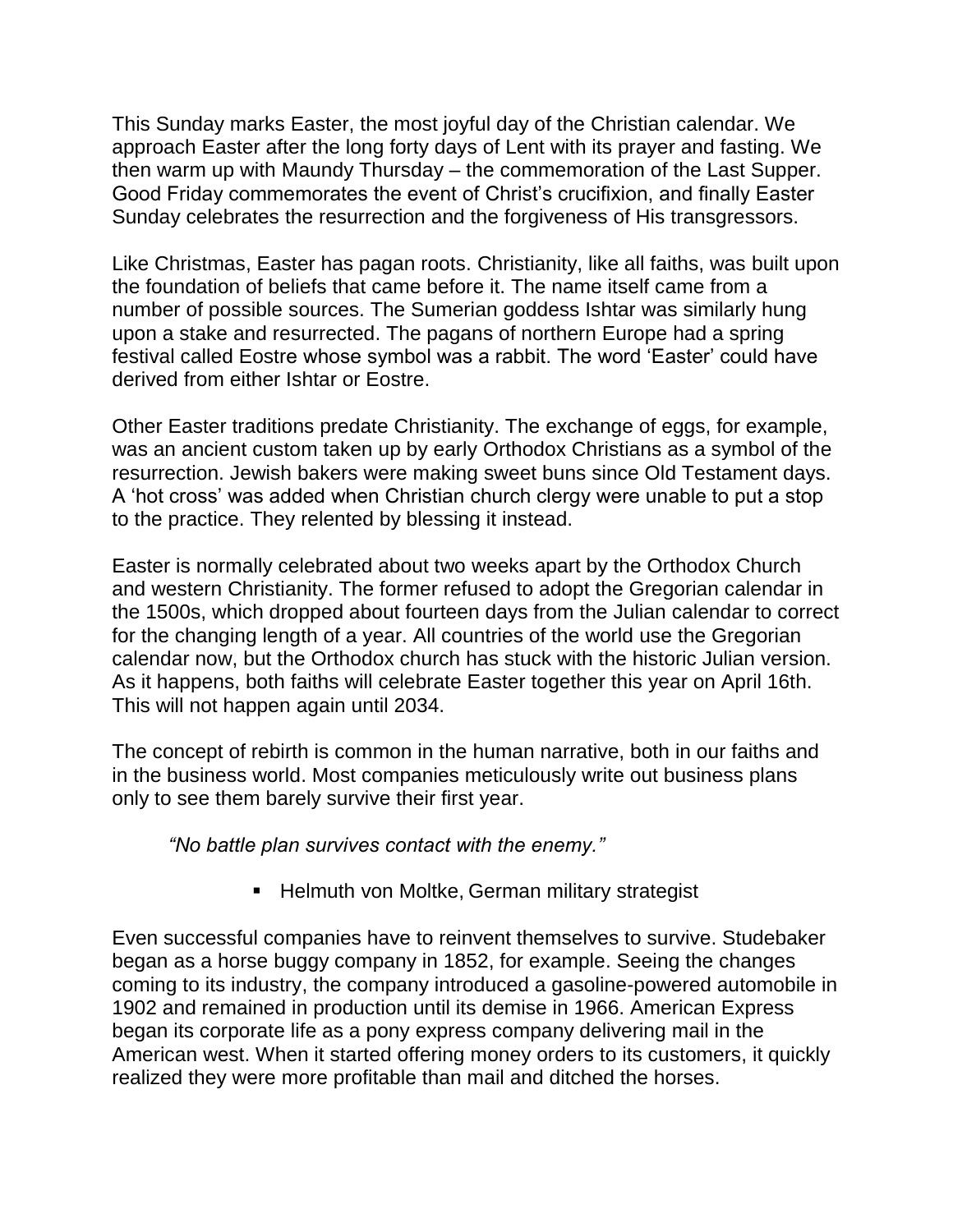Today, we are witnessing the resurrection of Blackberry (**NASDAQ BBRY**), the Canadian company that invented the smartphone, as it re-emerges as a security software company. The changes have been wrenching to both employees and shareholders, but the company just might pull it off.

In the spirit of renewal, rebirth, and resurrection, we wish you all a happy Easter.

#### **<http://www.raymondjames.ca/siluchhill/>**

We thank you for your business and your referrals and we hope you find our site user friendly and informative. We would welcome your comments.

#### **How to contact us:**

[paul.siluch@raymondjames.ca](https://owa-kel.raymondjames.ca/owa/redir.aspx?SURL=z0BxOCXDlQ-Aad1f_a9igaARxm5Rd1VXE7UcmD4mZ3IZiacj7DPTCG0AYQBpAGwAdABvADoAcABhAHUAbAAuAHMAaQBsAHUAYwBoAEAAcgBhAHkAbQBvAG4AZABqAGEAbQBlAHMALgBjAGEA&URL=mailto%3apaul.siluch%40raymondjames.ca) [lisa.hill@raymondjames.ca](https://owa-kel.raymondjames.ca/owa/redir.aspx?SURL=glaBgdTdxPMFpiw4eumg-PzZXpo9vJyObrXLs1TKtIAZiacj7DPTCG0AYQBpAGwAdABvADoAbABpAHMAYQAuAGgAaQBsAGwAQAByAGEAeQBtAG8AbgBkAGoAYQBtAGUAcwAuAGMAYQA.&URL=mailto%3alisa.hill%40raymondjames.ca) [peter.mazzoni@raymondjames.ca](https://owa-kel.raymondjames.ca/owa/redir.aspx?SURL=3c7mDL9-cZxYXt7CvkOu20QVFy1WCaDQxUZ3BQE6vecZiacj7DPTCG0AYQBpAGwAdABvADoAcABlAHQAZQByAC4AbQBhAHoAegBvAG4AaQBAAHIAYQB5AG0AbwBuAGQAagBhAG0AZQBzAC4AYwBhAA..&URL=mailto%3apeter.mazzoni%40raymondjames.ca)

(250) 405-2417

#### *Disclaimers*

*[The information contained in this newsletter was obtained from sources believed to be reliable, however, we cannot](https://owa-kel.raymondjames.ca/owa/redir.aspx?SURL=z0BxOCXDlQ-Aad1f_a9igaARxm5Rd1VXE7UcmD4mZ3IZiacj7DPTCG0AYQBpAGwAdABvADoAcABhAHUAbAAuAHMAaQBsAHUAYwBoAEAAcgBhAHkAbQBvAG4AZABqAGEAbQBlAHMALgBjAGEA&URL=mailto%3apaul.siluch%40raymondjames.ca)  represent that it is accurate or complete. [It is provided as a general source of information and should not be](https://owa-kel.raymondjames.ca/owa/redir.aspx?SURL=z0BxOCXDlQ-Aad1f_a9igaARxm5Rd1VXE7UcmD4mZ3IZiacj7DPTCG0AYQBpAGwAdABvADoAcABhAHUAbAAuAHMAaQBsAHUAYwBoAEAAcgBhAHkAbQBvAG4AZABqAGEAbQBlAHMALgBjAGEA&URL=mailto%3apaul.siluch%40raymondjames.ca)  [considered personal investment advice or solicitation to buy or sell securities.](https://owa-kel.raymondjames.ca/owa/redir.aspx?SURL=z0BxOCXDlQ-Aad1f_a9igaARxm5Rd1VXE7UcmD4mZ3IZiacj7DPTCG0AYQBpAGwAdABvADoAcABhAHUAbAAuAHMAaQBsAHUAYwBoAEAAcgBhAHkAbQBvAG4AZABqAGEAbQBlAHMALgBjAGEA&URL=mailto%3apaul.siluch%40raymondjames.ca) The views expressed are those of the [authors, Paul Siluch and Lisa Hill, and not necessarily those of Raymond James Ltd.](https://owa-kel.raymondjames.ca/owa/redir.aspx?SURL=z0BxOCXDlQ-Aad1f_a9igaARxm5Rd1VXE7UcmD4mZ3IZiacj7DPTCG0AYQBpAGwAdABvADoAcABhAHUAbAAuAHMAaQBsAHUAYwBoAEAAcgBhAHkAbQBvAG4AZABqAGEAbQBlAHMALgBjAGEA&URL=mailto%3apaul.siluch%40raymondjames.ca) Commissions, trailing [commissions, management fees and expenses all may be associated with mutual funds.](https://owa-kel.raymondjames.ca/owa/redir.aspx?SURL=z0BxOCXDlQ-Aad1f_a9igaARxm5Rd1VXE7UcmD4mZ3IZiacj7DPTCG0AYQBpAGwAdABvADoAcABhAHUAbAAuAHMAaQBsAHUAYwBoAEAAcgBhAHkAbQBvAG4AZABqAGEAbQBlAHMALgBjAGEA&URL=mailto%3apaul.siluch%40raymondjames.ca) Please read the prospectus before investing. [The indicated rates of return are the historical annual compounded total returns including changes](https://owa-kel.raymondjames.ca/owa/redir.aspx?SURL=z0BxOCXDlQ-Aad1f_a9igaARxm5Rd1VXE7UcmD4mZ3IZiacj7DPTCG0AYQBpAGwAdABvADoAcABhAHUAbAAuAHMAaQBsAHUAYwBoAEAAcgBhAHkAbQBvAG4AZABqAGEAbQBlAHMALgBjAGEA&URL=mailto%3apaul.siluch%40raymondjames.ca)  [in unit value and reinvestment of all distributions and do not take into account sales, redemption, distribution or](https://owa-kel.raymondjames.ca/owa/redir.aspx?SURL=z0BxOCXDlQ-Aad1f_a9igaARxm5Rd1VXE7UcmD4mZ3IZiacj7DPTCG0AYQBpAGwAdABvADoAcABhAHUAbAAuAHMAaQBsAHUAYwBoAEAAcgBhAHkAbQBvAG4AZABqAGEAbQBlAHMALgBjAGEA&URL=mailto%3apaul.siluch%40raymondjames.ca)  [optional charges or income taxes payable by any security holder that would have reduced returns. Mutual funds are](https://owa-kel.raymondjames.ca/owa/redir.aspx?SURL=z0BxOCXDlQ-Aad1f_a9igaARxm5Rd1VXE7UcmD4mZ3IZiacj7DPTCG0AYQBpAGwAdABvADoAcABhAHUAbAAuAHMAaQBsAHUAYwBoAEAAcgBhAHkAbQBvAG4AZABqAGEAbQBlAHMALgBjAGEA&URL=mailto%3apaul.siluch%40raymondjames.ca)  [not guaranteed, their values change frequently and past performance may not be repeated.](https://owa-kel.raymondjames.ca/owa/redir.aspx?SURL=z0BxOCXDlQ-Aad1f_a9igaARxm5Rd1VXE7UcmD4mZ3IZiacj7DPTCG0AYQBpAGwAdABvADoAcABhAHUAbAAuAHMAaQBsAHUAYwBoAEAAcgBhAHkAbQBvAG4AZABqAGEAbQBlAHMALgBjAGEA&URL=mailto%3apaul.siluch%40raymondjames.ca) This newsletter is [intended for distribution only in those jurisdictions where Raymond James Ltd. is registered as a dealer in](https://owa-kel.raymondjames.ca/owa/redir.aspx?SURL=z0BxOCXDlQ-Aad1f_a9igaARxm5Rd1VXE7UcmD4mZ3IZiacj7DPTCG0AYQBpAGwAdABvADoAcABhAHUAbAAuAHMAaQBsAHUAYwBoAEAAcgBhAHkAbQBvAG4AZABqAGEAbQBlAHMALgBjAGEA&URL=mailto%3apaul.siluch%40raymondjames.ca)  securities. [Any distribution or dissemination of this newsletter in any other jurisdiction is strictly prohibited.](https://owa-kel.raymondjames.ca/owa/redir.aspx?SURL=z0BxOCXDlQ-Aad1f_a9igaARxm5Rd1VXE7UcmD4mZ3IZiacj7DPTCG0AYQBpAGwAdABvADoAcABhAHUAbAAuAHMAaQBsAHUAYwBoAEAAcgBhAHkAbQBvAG4AZABqAGEAbQBlAHMALgBjAGEA&URL=mailto%3apaul.siluch%40raymondjames.ca) This [newsletter is not intended for nor should it be distributed to any person in the USA. Raymond James Ltd. is a member](https://owa-kel.raymondjames.ca/owa/redir.aspx?SURL=z0BxOCXDlQ-Aad1f_a9igaARxm5Rd1VXE7UcmD4mZ3IZiacj7DPTCG0AYQBpAGwAdABvADoAcABhAHUAbAAuAHMAaQBsAHUAYwBoAEAAcgBhAHkAbQBvAG4AZABqAGEAbQBlAHMALgBjAGEA&URL=mailto%3apaul.siluch%40raymondjames.ca)  [of the Canadian Investor Protection Fund.](https://owa-kel.raymondjames.ca/owa/redir.aspx?SURL=z0BxOCXDlQ-Aad1f_a9igaARxm5Rd1VXE7UcmD4mZ3IZiacj7DPTCG0AYQBpAGwAdABvADoAcABhAHUAbAAuAHMAaQBsAHUAYwBoAEAAcgBhAHkAbQBvAG4AZABqAGEAbQBlAHMALgBjAGEA&URL=mailto%3apaul.siluch%40raymondjames.ca)* 

*Raymond James [does not accept orders and/or instructions regarding your account by e-mail, voice mail, fax or any](https://owa-kel.raymondjames.ca/owa/redir.aspx?SURL=z0BxOCXDlQ-Aad1f_a9igaARxm5Rd1VXE7UcmD4mZ3IZiacj7DPTCG0AYQBpAGwAdABvADoAcABhAHUAbAAuAHMAaQBsAHUAYwBoAEAAcgBhAHkAbQBvAG4AZABqAGEAbQBlAHMALgBjAGEA&URL=mailto%3apaul.siluch%40raymondjames.ca)  alternate method. [Transactional details do not supersede normal trade confirmations or statements.](https://owa-kel.raymondjames.ca/owa/redir.aspx?SURL=z0BxOCXDlQ-Aad1f_a9igaARxm5Rd1VXE7UcmD4mZ3IZiacj7DPTCG0AYQBpAGwAdABvADoAcABhAHUAbAAuAHMAaQBsAHUAYwBoAEAAcgBhAHkAbQBvAG4AZABqAGEAbQBlAHMALgBjAGEA&URL=mailto%3apaul.siluch%40raymondjames.ca) E-mail sent [through the Internet is not secure or confidential.](https://owa-kel.raymondjames.ca/owa/redir.aspx?SURL=z0BxOCXDlQ-Aad1f_a9igaARxm5Rd1VXE7UcmD4mZ3IZiacj7DPTCG0AYQBpAGwAdABvADoAcABhAHUAbAAuAHMAaQBsAHUAYwBoAEAAcgBhAHkAbQBvAG4AZABqAGEAbQBlAHMALgBjAGEA&URL=mailto%3apaul.siluch%40raymondjames.ca) We reserve the right to monitor all e-mail.*

*[Any information provided in this e-mail has been prepared from sources believed to be reliable, but is not guaranteed](https://owa-kel.raymondjames.ca/owa/redir.aspx?SURL=z0BxOCXDlQ-Aad1f_a9igaARxm5Rd1VXE7UcmD4mZ3IZiacj7DPTCG0AYQBpAGwAdABvADoAcABhAHUAbAAuAHMAaQBsAHUAYwBoAEAAcgBhAHkAbQBvAG4AZABqAGEAbQBlAHMALgBjAGEA&URL=mailto%3apaul.siluch%40raymondjames.ca)  by Raymond James [and is not a complete summary or statement of all available data necessary for making an](https://owa-kel.raymondjames.ca/owa/redir.aspx?SURL=z0BxOCXDlQ-Aad1f_a9igaARxm5Rd1VXE7UcmD4mZ3IZiacj7DPTCG0AYQBpAGwAdABvADoAcABhAHUAbAAuAHMAaQBsAHUAYwBoAEAAcgBhAHkAbQBvAG4AZABqAGEAbQBlAHMALgBjAGEA&URL=mailto%3apaul.siluch%40raymondjames.ca)  investment decision. [Any information provided is for informational purposes only and does not constitute a](https://owa-kel.raymondjames.ca/owa/redir.aspx?SURL=z0BxOCXDlQ-Aad1f_a9igaARxm5Rd1VXE7UcmD4mZ3IZiacj7DPTCG0AYQBpAGwAdABvADoAcABhAHUAbAAuAHMAaQBsAHUAYwBoAEAAcgBhAHkAbQBvAG4AZABqAGEAbQBlAHMALgBjAGEA&URL=mailto%3apaul.siluch%40raymondjames.ca)  recommendation. Raymond James [and its employees may own options, rights or warrants to](https://owa-kel.raymondjames.ca/owa/redir.aspx?SURL=z0BxOCXDlQ-Aad1f_a9igaARxm5Rd1VXE7UcmD4mZ3IZiacj7DPTCG0AYQBpAGwAdABvADoAcABhAHUAbAAuAHMAaQBsAHUAYwBoAEAAcgBhAHkAbQBvAG4AZABqAGEAbQBlAHMALgBjAGEA&URL=mailto%3apaul.siluch%40raymondjames.ca) purchase any of the securities mentioned in e-mail. [This e-mail is intended only for the person or entity to which it is addressed and may](https://owa-kel.raymondjames.ca/owa/redir.aspx?SURL=z0BxOCXDlQ-Aad1f_a9igaARxm5Rd1VXE7UcmD4mZ3IZiacj7DPTCG0AYQBpAGwAdABvADoAcABhAHUAbAAuAHMAaQBsAHUAYwBoAEAAcgBhAHkAbQBvAG4AZABqAGEAbQBlAHMALgBjAGEA&URL=mailto%3apaul.siluch%40raymondjames.ca)  contain confidential and/or privileged material. [Any review, retransmission, dissemination or other use of, or taking of](https://owa-kel.raymondjames.ca/owa/redir.aspx?SURL=z0BxOCXDlQ-Aad1f_a9igaARxm5Rd1VXE7UcmD4mZ3IZiacj7DPTCG0AYQBpAGwAdABvADoAcABhAHUAbAAuAHMAaQBsAHUAYwBoAEAAcgBhAHkAbQBvAG4AZABqAGEAbQBlAHMALgBjAGEA&URL=mailto%3apaul.siluch%40raymondjames.ca)  [any action in reliance upon, this information by persons or entities other than the intended recipient is prohibited.](https://owa-kel.raymondjames.ca/owa/redir.aspx?SURL=z0BxOCXDlQ-Aad1f_a9igaARxm5Rd1VXE7UcmD4mZ3IZiacj7DPTCG0AYQBpAGwAdABvADoAcABhAHUAbAAuAHMAaQBsAHUAYwBoAEAAcgBhAHkAbQBvAG4AZABqAGEAbQBlAHMALgBjAGEA&URL=mailto%3apaul.siluch%40raymondjames.ca)*